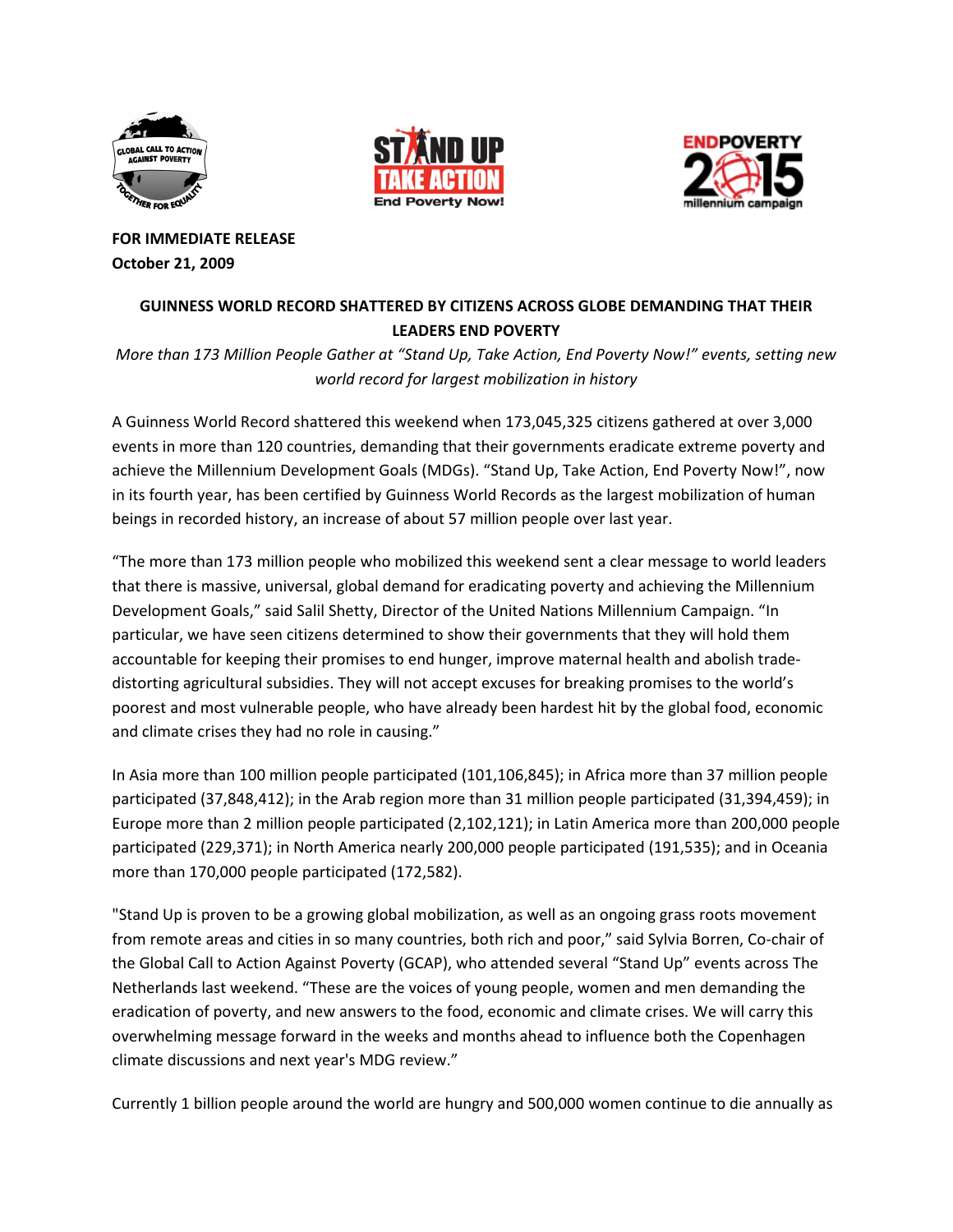the result of pregnancy and childbirth. The vast majority of these deaths are preventable.

The mobilization was organized globally by the United Nations Millennium Campaign, in partnership with a range of organizations including the Global Call to Action Against Poverty (GCAP).

## The 3,000 events across every inhabited continent this weekend included:

In New York, United Nations Secretary General Ban Ki-Moon lead schoolchildren in Standing Up on Friday.

In Bangladesh, civil society campaigners raised the call "National Unity Can Eradicate Poverty," urging that a "Poverty and Hunger Free Bangladesh is Possible Now." The Prime Minister led the nation in pledging to remain united to develop the country by 2020. At a rally in Dhaka, she called upon all political parties to jointly fight corruption and stabilize democracy.

Despite the typhoons that hit the Philippines just before "Stand Up," 35.5 million people in the country Stood Up and the "I Vote for MDGs" campaign, a survey on the issues voters believe should be prioritized by the 2010 Presidential candidates, was launched.

In Nepal the President read a Stand Up Pledge with members of the Constituent assembly at an event broadcast live on national television, followed by a concert in a large open-air theatre in the heart of Kathmandu.

In the United States, the Irish band U2 brought 50,000 concertgoers to their feet for a "Stand Up" moment during their October 18 concert in Norman, Oklahoma.

From Cape Town to Cairo and from Accra to Kampala, millions of Africans stood up in churches, mosques, schools, markets, streets and work places to call on their leaders to end poverty and inequality. In Uganda, the Local Government Association joined "Stand Up" by launching a historic award to honor the best-performing local government. The inaugural award was presented to the Kasese District.

In South Africa, housemates on the hit television show "Big Brother" made passionate appeals to world leaders to end poverty and led the continent in reading the "Stand Up" pledge, collected food for disadvantaged children and wrote a song on poverty. They called on African leaders to stop maternal death, end hunger and address climate change.

In Nigeria, legendary African artist Femi Kuti led over 60,000 people attending the annual event commemorating the life of his late father Fela Kuti, in pledging their commitment to campaigning fervently against poverty and injustice. Femi urged participants at the festival to be bold when holding their governments accountable, noting that Africa has enough resources to end poverty. Accusing African leaders of mismanaging public resources through corruption and poor governance, he called on them to focus more attention on programs leading to the achievement of the Millennium Development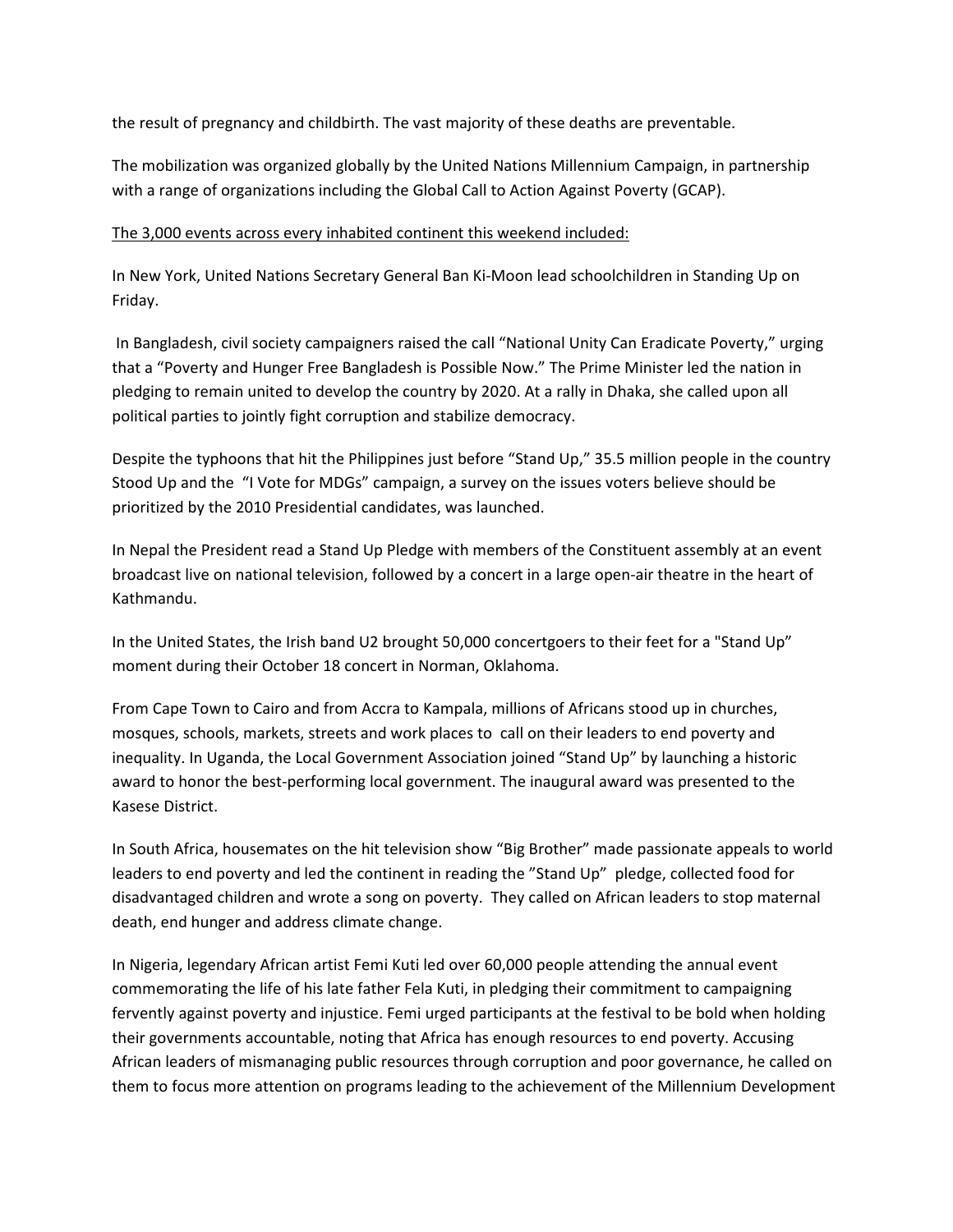Goals.

At Federation Square, Melbourne, a concert organized by Make Poverty History Australia and AusAID included a flash mob stunt and performances by entertainers including Diafrix, a musical group of African refugees.

Citizens of Papua New Guinea Stood Up for the first time this year, in churches and government buildings, with support from the government Department of Community Development.

In Halifax, Canada, citizens marched against poverty in a rally organized by Make Poverty History.

In Italy, more than 400,000 people participated in 200 sports events across the country. The people of L'Aquila, which was hit by a devastating earthquake in April, ran a marathon to show their support.

In Paris, the streets were invaded by 4,000 roller-bladers on Sunday proudly sporting 'Stand Up, Take Action, End Poverty Now!' t-shirts.

In Spain, coordinated marches nationwide included a rally in Madrid on October 16 which was followed by an outdoor concert featuring Spanish rock bands.

Peru was one of several countries which used "Stand Up" to start a process of climate justice hearings aimed at gathering the testimonies of people whose lives and livelihoods are being destroyed by global warming.

"Stand Up" was also supported by the entire United Nations system, with events organized by United Nations Information Centers (UNICs) across the globe. In Egypt, for example, 25 million worshippers Stood Up in mosques, more than 2 million worshippers Stood Up in Coptic Orthodox churches and thousands more Stood Up in schools across the country, in a mobilization organized by the UNIC in Egypt.

Hundreds of people gathered on October 16 at the International Labor Organisation (ILO) headquarters in Geneva to Stand Up Against Poverty in a joint action with UNDP and UN agencies, led by ILO Director-General Juan Somavia.

## For more information, photos and b-roll contact:

Kara Alaimo United Nations Millennium Campaign Kara.Alaimo@undp.org Telephone: +1 212-906-6399

Ciara O'Sullivan **Global Call to Action Against Poverty** Ciara.osullivan@whiteband.org